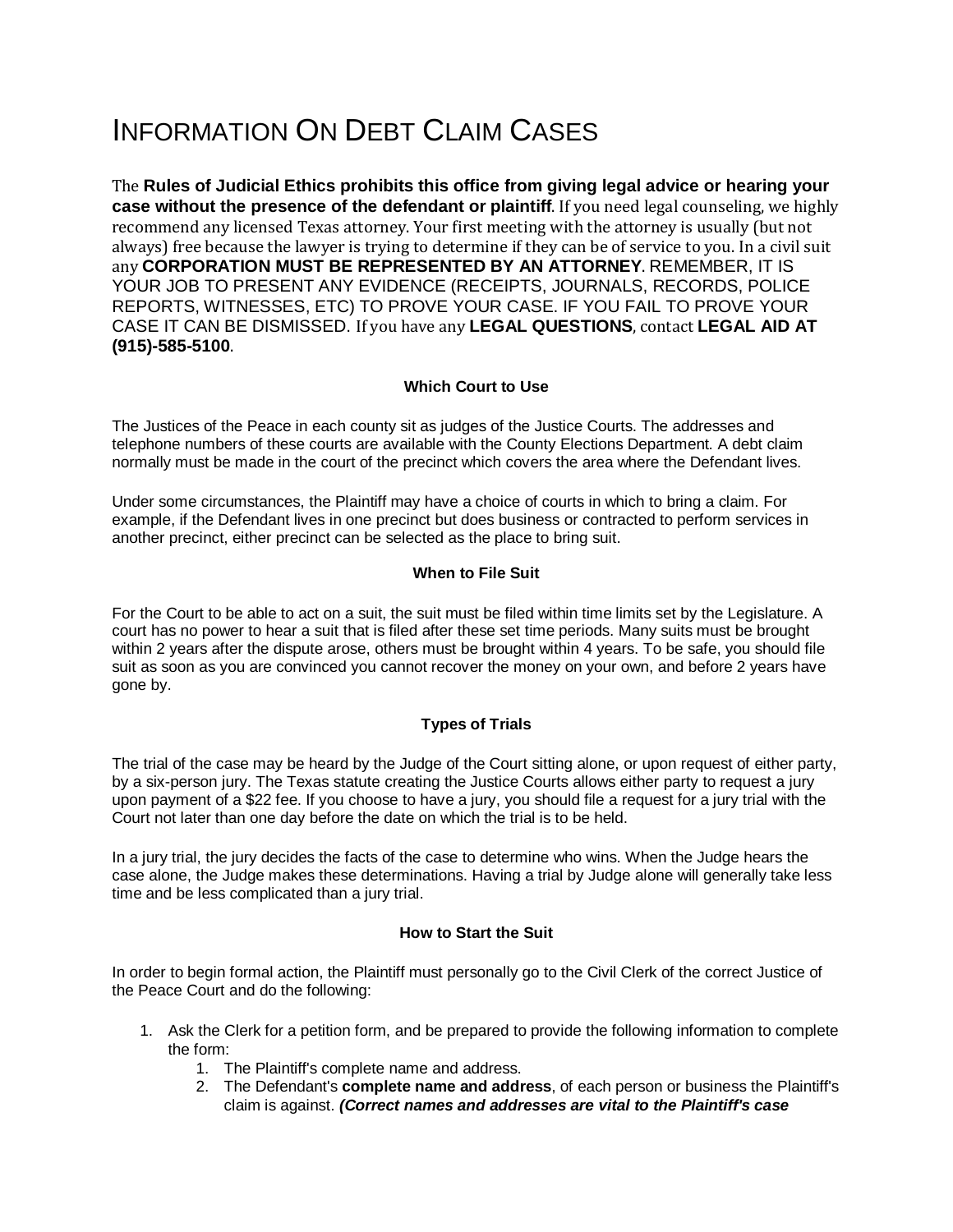*because the Court cannot grant a judgment against a Defendant who is improperly named in the petition. Therefore, the Plaintiff must determine the correct legal name and address of the person or business being sued before going to the Clerk. If the business is a partnership, the partnership should be named by its correct legal name and all partners should be named individually; if the business is a corporation, the exact name of the corporation must be stated, including the word or abbreviation for "Incorporation" or "Company", and the corporation's named registered agent for service, obtainable from the Secretary of State, 1-800-252-1386)*;

- 3. The amount of the Plaintiff's claim;
- 4. The basis of the Plaintiff's claim, stated plainly and without technicalities, including the date the claim arose; and,
- 5. The amount of money the Plaintiff properly owes the Defendant, if any.
- 2. Swear under oath that this claim statement is true;
- 3. Pay the Clerk a filing fee **and** the service of citation fee, to cover costs of serving citation on the Defendant. **The Defendant must be served a citation before the suit can commence**. *(Fee information is available from the Clerk. All of these costs may be recovered at trial if the Plaintiff wins the suit.)*;
- 4. Call the Clerk to see if the Defendant has been served and find out the exact date of service. **The service date is important** because it must be used to calculate the date by which the Defendant must respond to the claim. The calculated date is called the *"Appearance Date"*, and is calculated as follows: From the date of service, count 14 days. The next Monday after the expiration of the 14-day period will be the appearance date. **Verify this date with the Clerk**.

If the Defendant does not respond to the suit by 5 p.m. on the appearance date, the Plaintiff wins by simply appearing in court and asking for a *default judgment*. The Plaintiff must still, however, prove the amount of money due him; or,

If the Defendant does respond by the appearance date, the case will be tried. The appearance date, however, is not necessarily the date of the trial. Ask the Clerk, after a response has been filed with the court, when the case may be tried.

Once a trial date has been set, ask the Clerk to issue a subpoena *(which will order a witness to appear at trial)* for any witness needed to prove the claim who will not come unless they are so ordered by the Court. The full name and address of a witness are needed for a subpoena to be issued. A fee must be paid for each subpoena requested.

#### **The Trial**

If the Defendant has received proper notice of the trial, but does not respond to a claim or appear in court at the appointed time, the Judge will grant a default judgment against the Defendant. The Plaintiff must still be present for the trial and prove the amount of money due, and ask the Court to enter a default judgment against the Defendant. If the Plaintiff does not appear at the trial, then the Judge may enter an order dismissing the case.

If the case does go to trial, both the Plaintiff and Defendant must be in Court at the time of the trial and must not be late. The Plaintiff and Defendant must bring to Court that day any evidence *(such as receipts, invoices, canceled checks, etc.)* that they wish to present to the Court, and any witnesses they intend to have testify for them.

When the case is called to trial, the Judge will ask both parties whether they are ready to proceed with the case. At this point, the parties and witnesses will be sworn and the trial will begin.